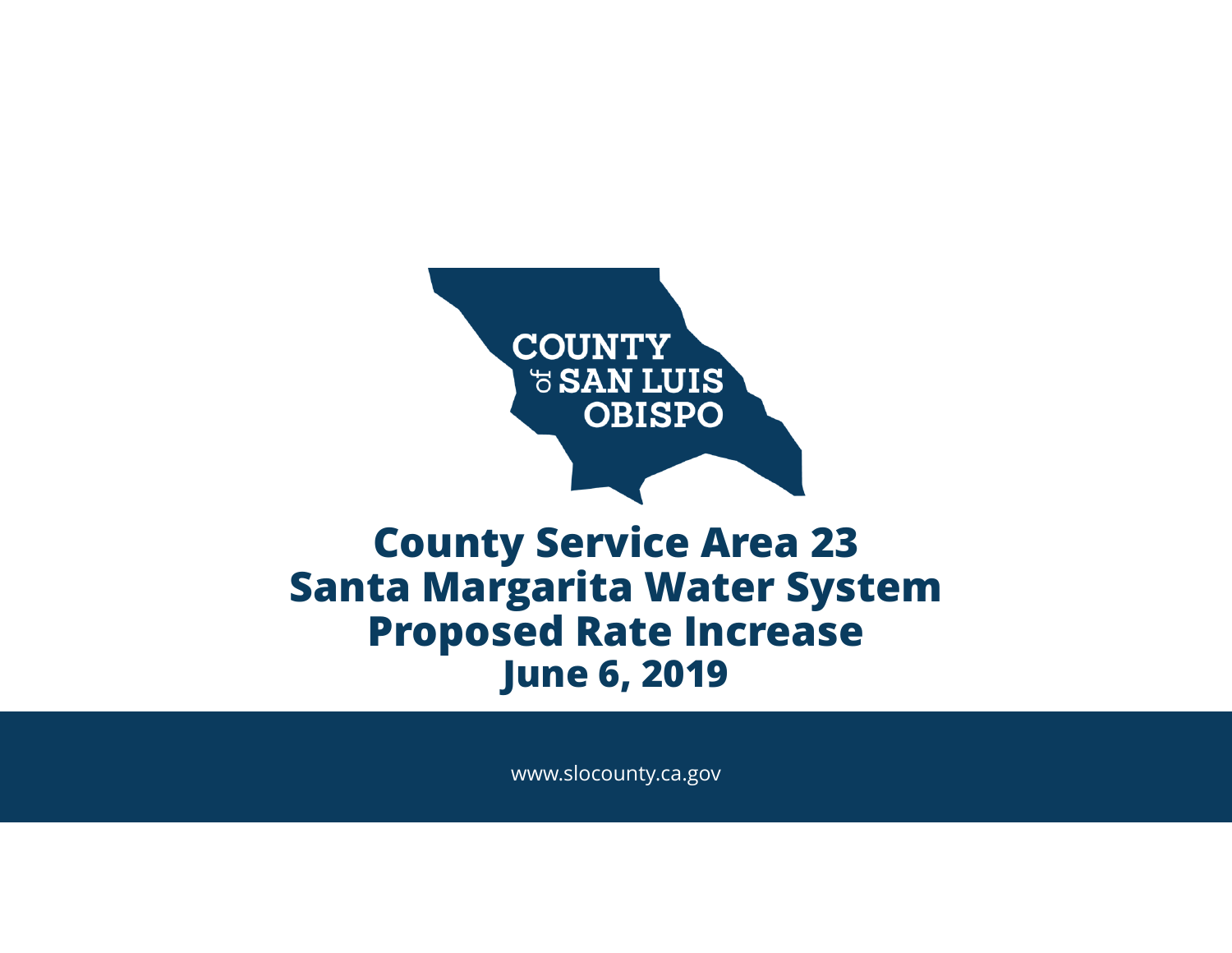# **What we are going to go over tonight…**

- •Overview of the system
- $\bullet$ What do your rates pay for?
- •Financial Status
- $\bullet$ CSA 23 System Needs
- $\bullet$ Proposed Rate Increase
- $\bullet$ Next steps in the Proposition 218 process

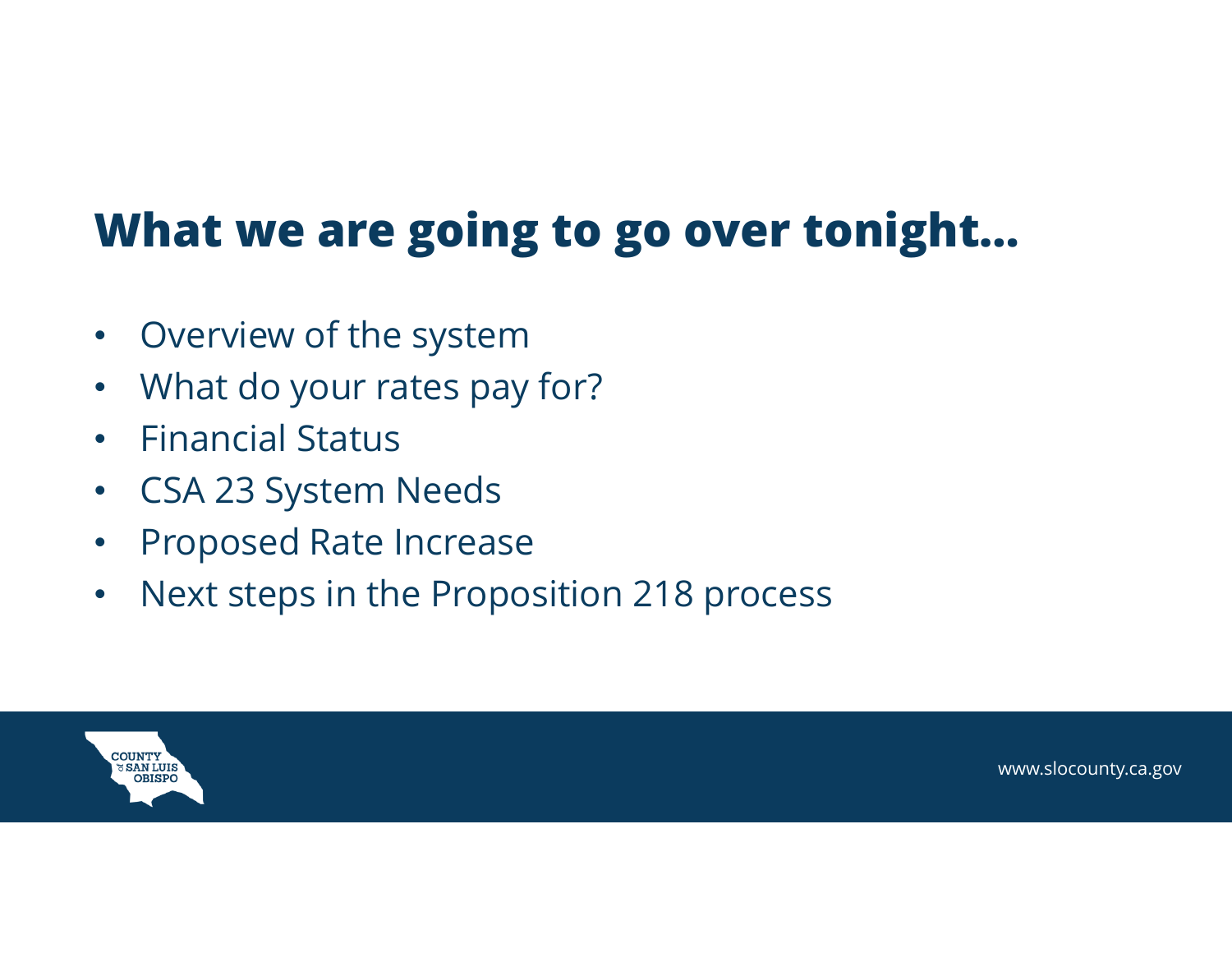#### **Overview of Water System**

#### **One source - groundwater**

- •• 2 wells
- •2 tanks
- •7 miles of pipeline, 500 + services
- •Emergency intertie

#### **Water system installed in the 1960s**

• Deferred maintenance needed on aging system



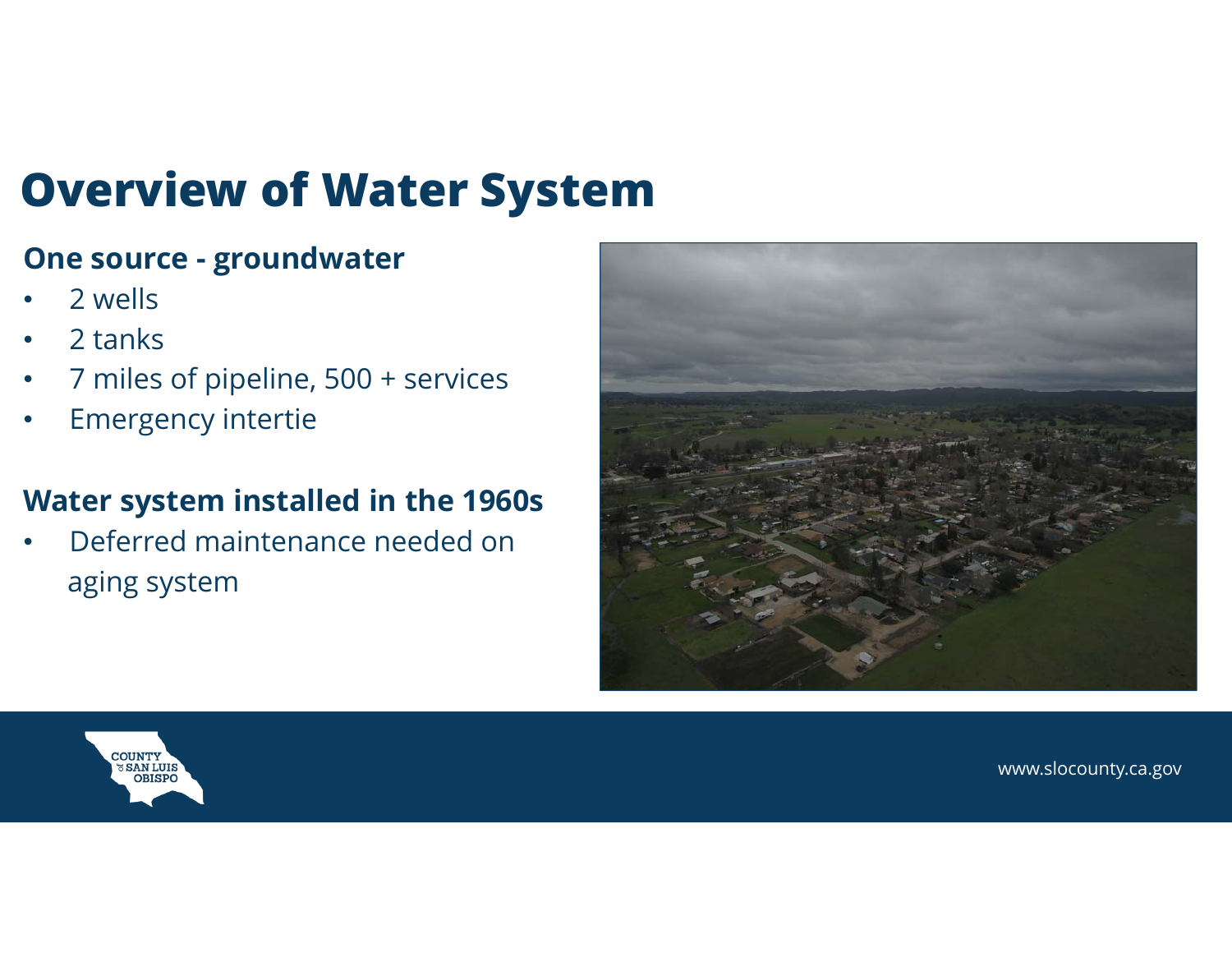#### **What do CSA 23 water rates pay for?**



#### **Operations and Maintenance (O&M) Capital Improvements**



**Reserves &Existing Loan Payments**



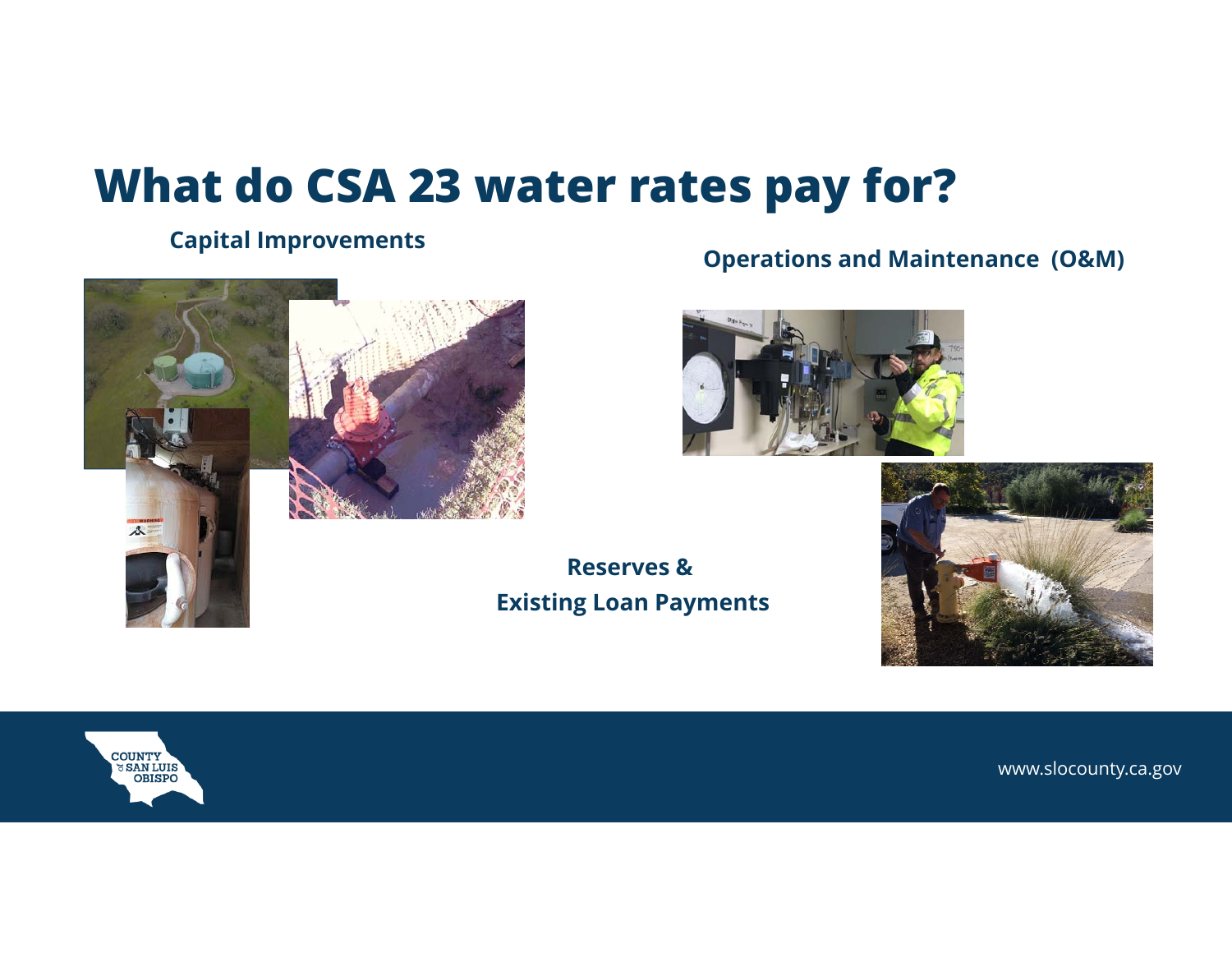# **Why another rate increase?**

- $\bullet$  Assumptions Public Works made on anticipated water usage were wrong
- • Last increase did not take into account the O&M needs identified by the operators of the system

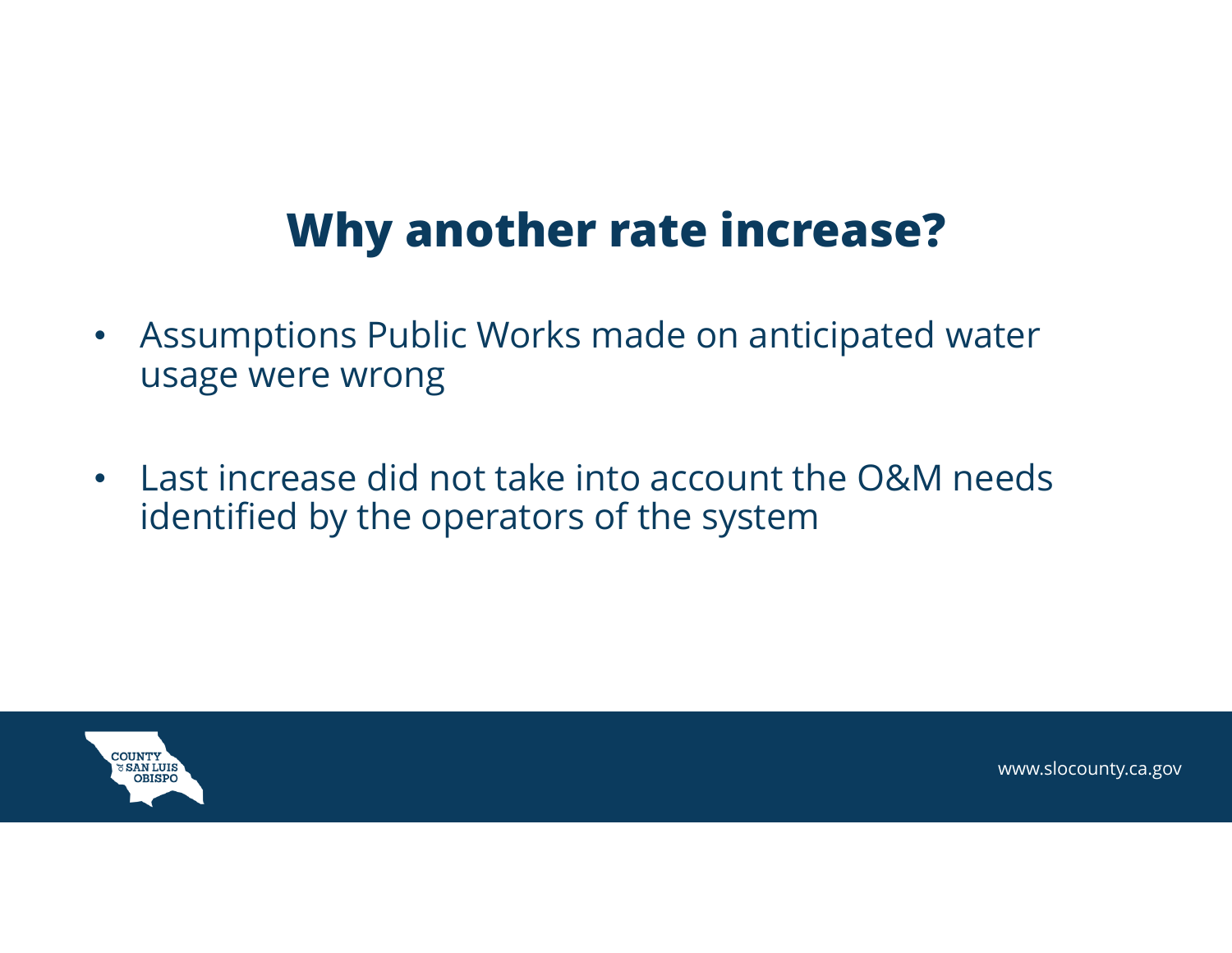# **CSA 23 Financial Condition**

 $\bullet$ Reserves - At end of this FY will be \$1,400 goal is to be at \$250,000

•Loans – 2 Mandatory Loan Payments

 $\bullet$ Loans – 2 Additional Obligations

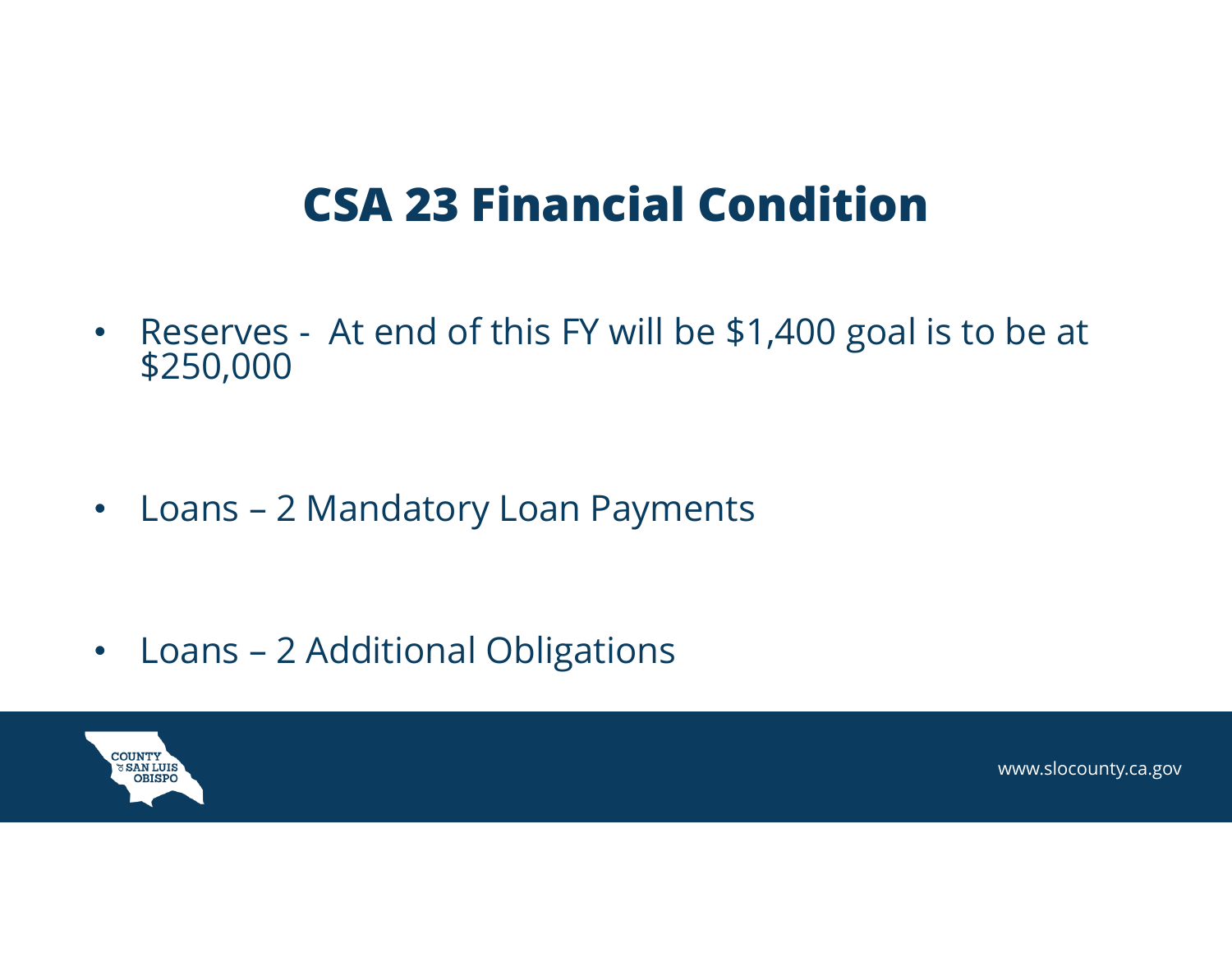#### **CSA 23 Water Revenue and Reserves**



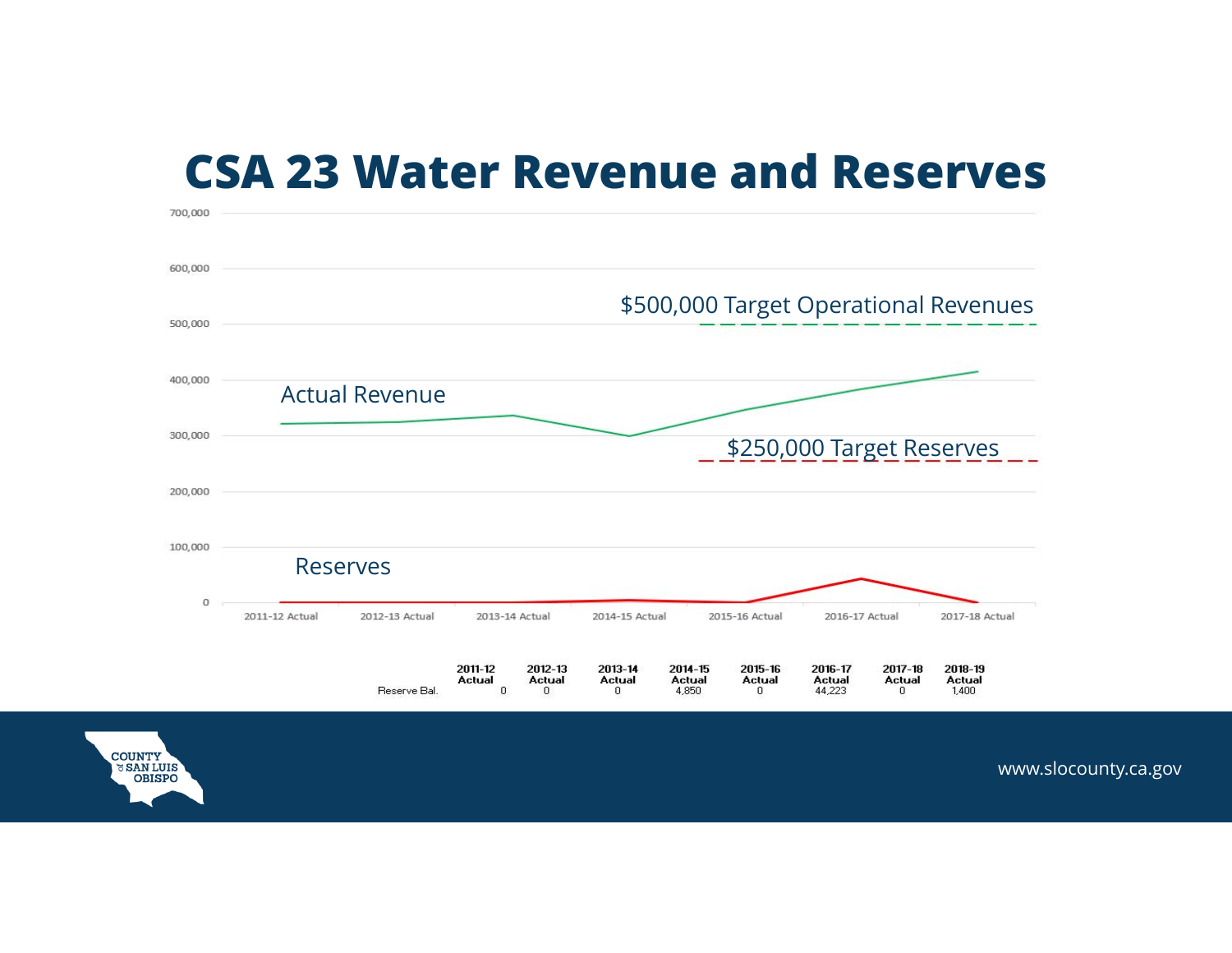## **CSA 23 Needs**

- •Additional Operations and Maintenance ~\$75,000/year
- $\bullet$ Additional contribution to Reserves ~\$20,000/year
- $\bullet$ Capital Projects ~ \$60,000/year
- Total Needs ~\$155,000/year or ~\$50 *average* increase to bi-monthly water bill

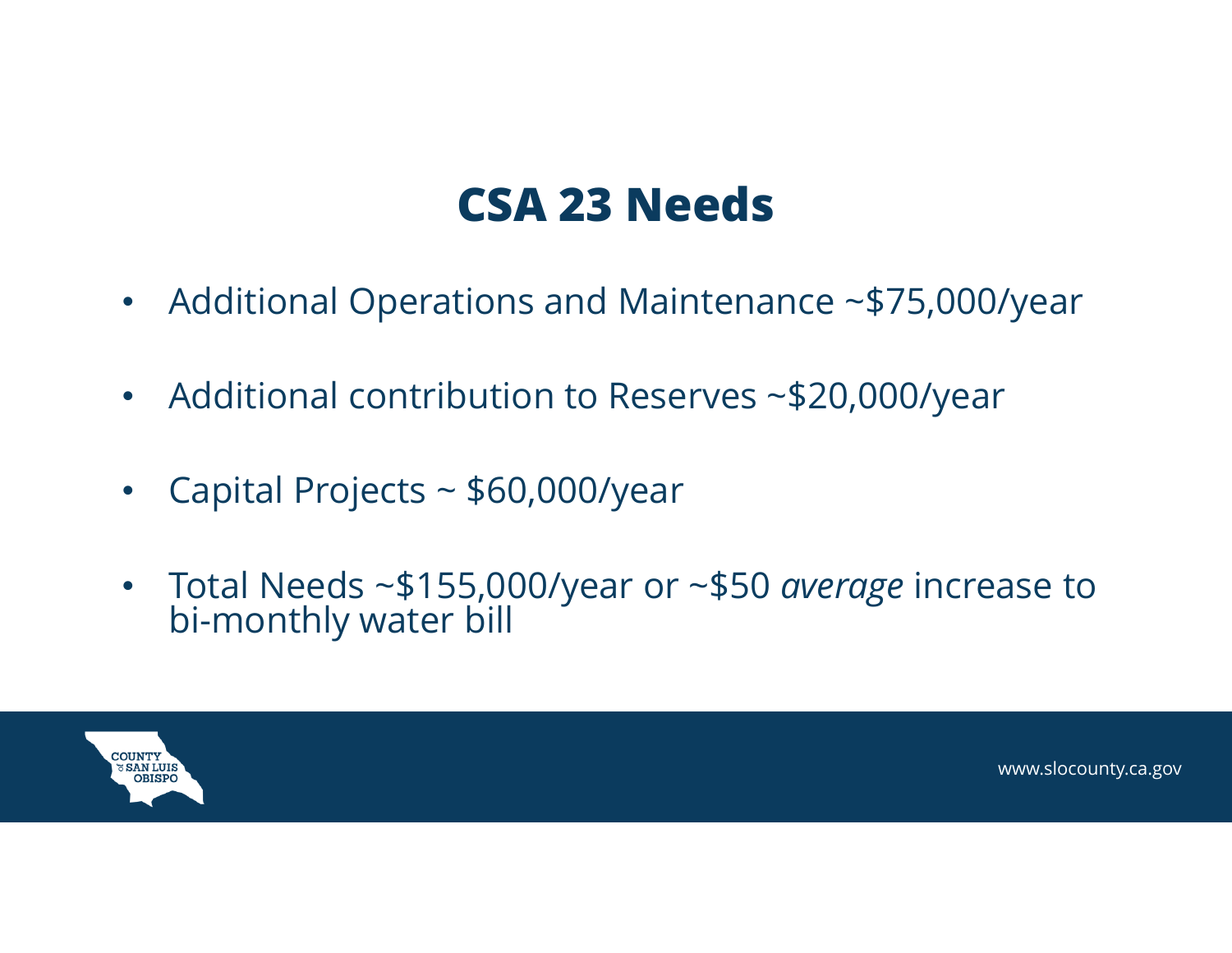# **What's the bottom line?**

- $\bullet$ The system is seriously under funded
- $\bullet$ A rate increase is needed to restore the financial health of the system
- $\bullet$ If a rate increase is not passed, additional loans will have to be taken out immediately
- •Additional loans will reduce CSA 23's eligibility for low interest loans and grants for future Capital projects

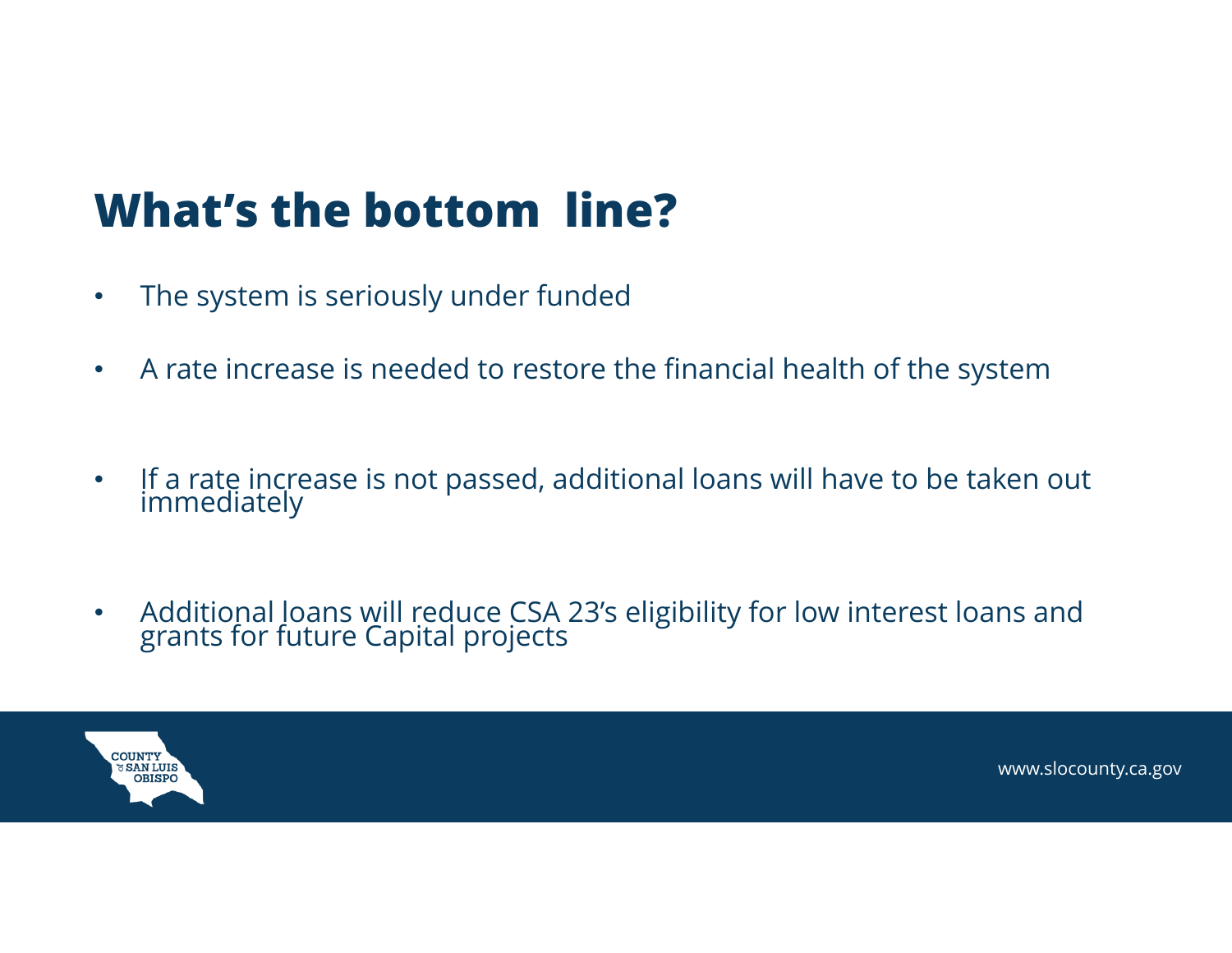# **3-Year Phased Rate Increase**

*Anticipated to generate \$155,000 over 3 years*

| <b>Year</b> |                       | <b>Current</b><br><b>Bi-Monthly Rate</b> | Increase to<br><b>Current Rate</b> | <b>New</b><br><b>Bi-Monthly</b><br>Rate | <b>Additional Cost</b><br>per Bi-Monthly Bill<br>(average) |
|-------------|-----------------------|------------------------------------------|------------------------------------|-----------------------------------------|------------------------------------------------------------|
| 2019        | <b>Minimum Charge</b> | \$69.74                                  | \$10.56                            | \$80.30                                 | $\sim$ \$16                                                |
|             | <b>Usage Charge</b>   | \$3.10                                   | \$0.50                             | \$3.60                                  |                                                            |
| 2020        | Minimum Charge        | \$80.30                                  | \$10.56                            | \$90.86                                 |                                                            |
|             | <b>Usage Charge</b>   | \$3.60                                   | \$0.50                             | \$4.10                                  | $~^{\sim}$ \$16                                            |
| 2021        | <b>Minimum Charge</b> | \$90.86                                  | \$10.56                            | \$101.41                                |                                                            |
|             | <b>Usage Charge</b>   | \$4.10                                   | \$0.50                             | \$4.60                                  | $~^{\sim}$ \$16                                            |

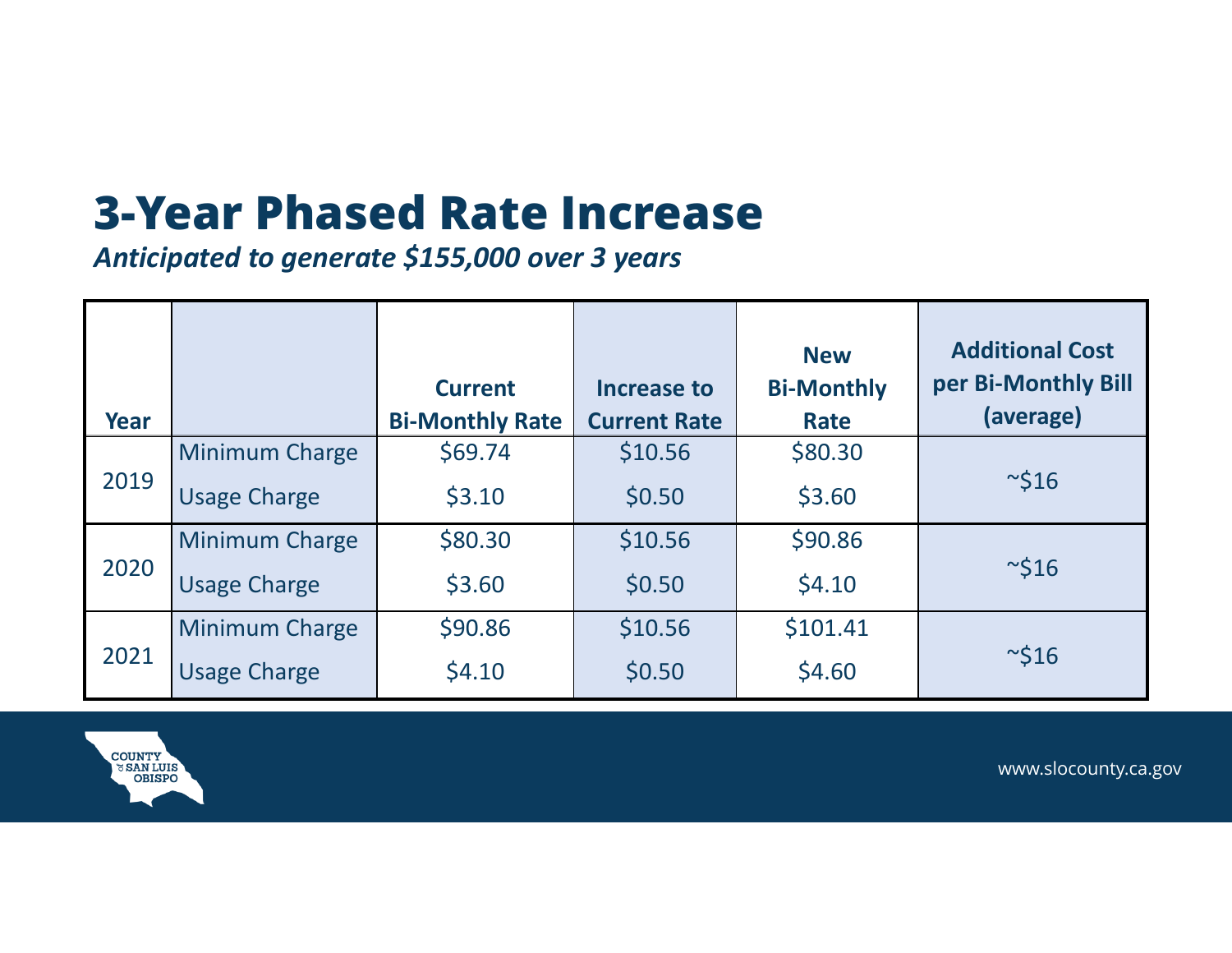#### **Next Steps**

- $\bullet$  Start requirements to implement Proposition 218 rate increase:
	- **June 18th** Introduce proposed rate ordinance and set date for public hearing at Board of Supervisors
	- $\blacktriangleright$  **June 19-21st** Send Public Notice to all CSA 23 Customers/Property **Owners**
	- $\blacktriangleright$ **August 13th** Public Hearing and counting of votes
	- $\triangleright$  Rate increase effective September 6<sup>th</sup> if it passes (October water bill)